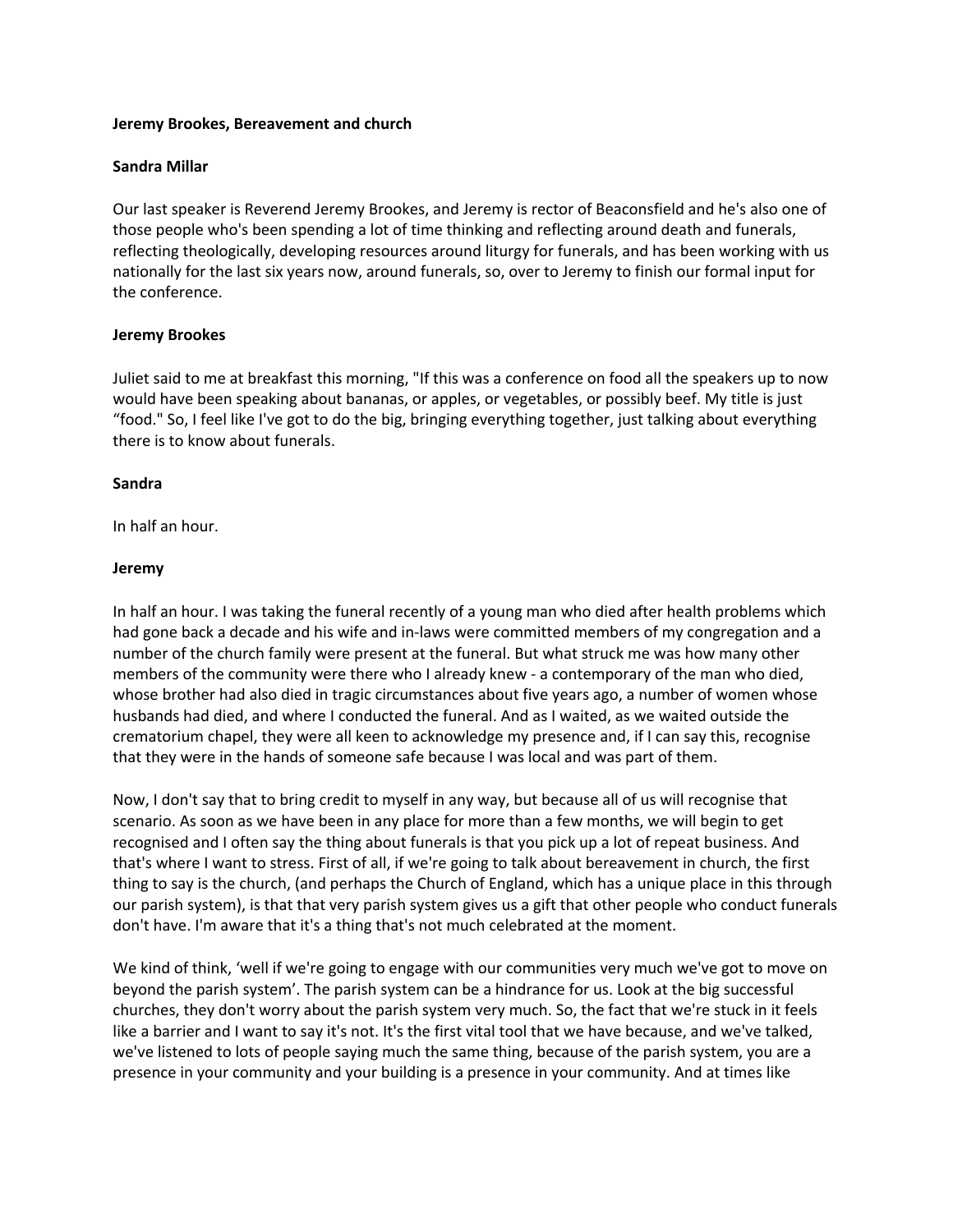funerals, I mean think about issues like bereavement, that very presence is the first thing that you can have.

So, I'm not here to talk about lots of whizzy resources that you can have to help you in your bereavement ministry because the first thing that you have is what you already have. The resources that you already have, whether you're a vicar, an SSM in your parish, an LLM, whatever your role is, a funeral minister, the very presence that you have in the community, that sense of knowing other people, is the best gift that you can offer. And I know we get very anxious about the fact that a lot of funerals are now being taken very well by celebrants. The reality is very often they are not part of the community from which the family came, and that is something that we can really offer that's distinct, to say that we are part of that.

When we think about the church and bereavement support, inevitably the thing that we want to talk about is our pastoral care. And I know lots of the other speakers have engaged with that very well, helping us examine our pastoral care. But actually we have many other resources to offer as well. And I want to begin not with pastoral care, but by thinking about some of the other resources that we have as a church. We recognize the importance of liturgy of course but don't always go much beyond that. And I think one of our failings is that we have forgotten the importance of theology and doctrine as a gift that we offer, as a resource in our toolkit, as it were, which is to be very useful.

One of the things that I find very frustrating about Church of England training is that the stock answer of ministry division has always been when we've said, "Why aren't you looking at funerals? Why aren't you training curates? Why aren't you training ordinands in depth in funeral ministry?" is that ministry division does tend to have the answer at that so it's a practical subject, so you learn it once you're in your curacy. And one of the problems with that is that we failed to connect our theology, we spend all that time learning when we're at theological college or on our theological courses, with the practice of funeral ministry. And I think our theology is vital.

Tony Walter who wrote a ground breaking work in the 1990s called Funerals and How to Improve Them, used to teach ordinands at Trinity College Bristol. And as part of that teaching, once he asked his students to name some of the resources that they'd learned whilst they're at theological college, which will help them deal with funerals and how to engage with them. And a lot of people talked about the counselling course that they had been on, the listening skills that they had learned, some of the psychology that they had acquired whilst they were there, which give people insight into what was going on and how people are suffering. But nobody mentioned the resurrection of Jesus. Nobody made the connection that our doctrine has something to say about how we engage in funerals. If Jesus died and rose again, how does that make a difference to the way that we support those who are bereaved?

So, what are those theological resources that we bring to an understanding of bereavement? And I want to focus very briefly on two statements that we make in the creeds. The first we say, "We believe in the resurrection of the body." What do we mean by that? How does that help us when we go and see a family? Because of course in some ways it raises as many questions as it answers and in the context of bereavement there will be those who say that it's not very helpful. What do we mean by, "We believe in the resurrection of the body." We can't know what sort of body that is. We cannot know how are the dead raised, or when are they raised, or where are they now. And those may well be the questions that those who are bereaved are asking us.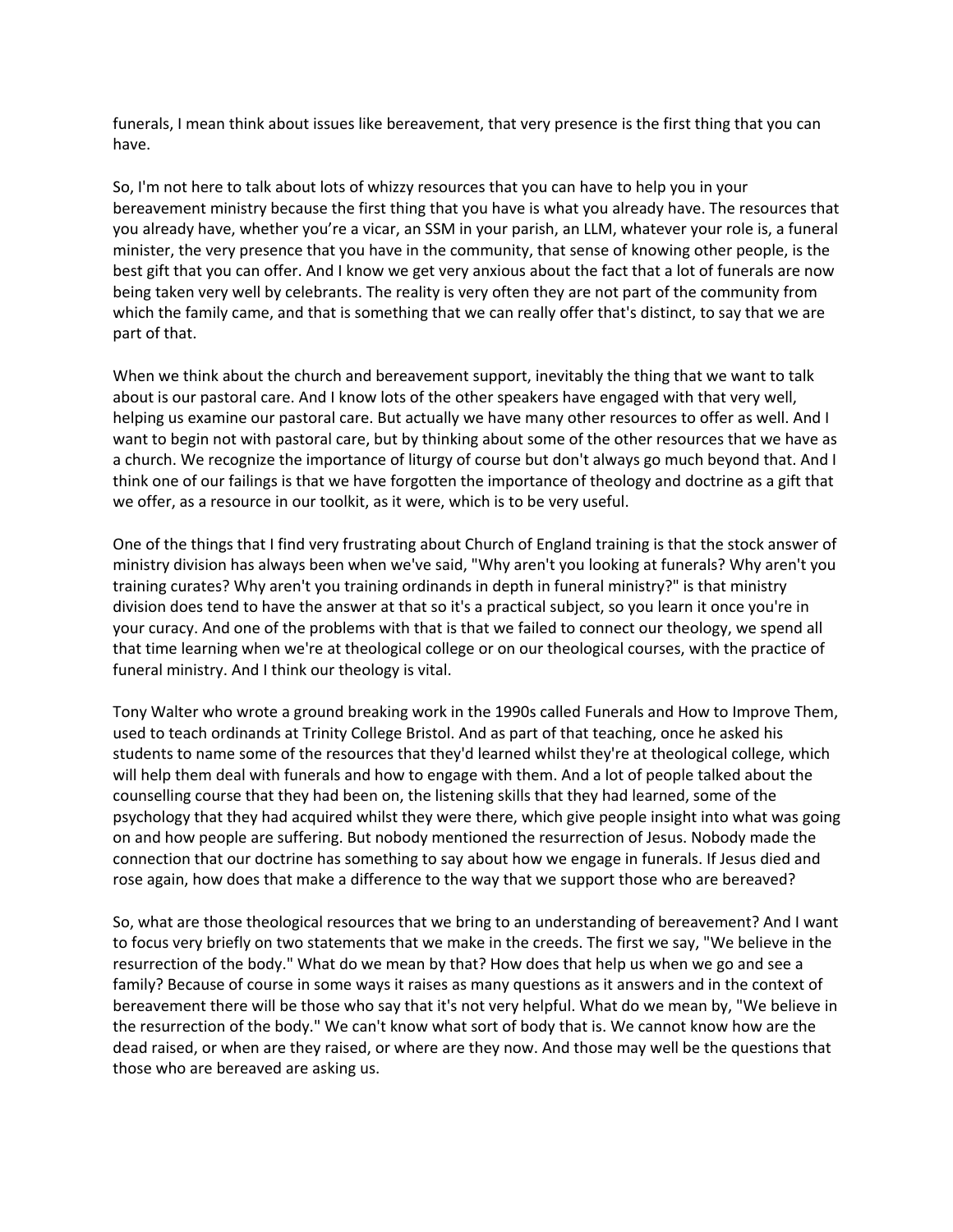And if they are not the questions, there's a whole set of assumptions that arise from the answers that they've already given themselves to the questions. And they will tell you the answers that they have. They will tell you that it's lovely to think that mum and dad are now reunited in heaven and they're looking down on them. They'll tell you that the person whom they love is now on a cloud, or in a star, and every time a feather floats to the ground that's another sign that mum or dad is with them. And sometimes those answers are very unhelpful. When people say, "Jesus needed Dad more than you did." That's a very, feels like a very unhelpful thing to say. And it's the things that families will say to one another to help make sense of them. But it's very easy to ask, "Well what right has Jesus to Dad? I needed him much more than Jesus. Jesus can have somebody else. He doesn't need my Dad."

So, it seems to me that the best thing that we can do with an understanding of the resurrection of the body is to work out for ourselves what it means. We come to that encounter with our own understanding and it's important that we've spent the time. If I think we're to be effective funeral ministers, we have to be able to spend time by working out what these doctrines that are at the heart of our faith mean to us. And you might think, "Well, that's just so self-evident. Why are you wasting my time telling me?" But I do think we need to actually engage with that and say, "What do these things mean?"

When I say I believe in the resurrection of the body, what sort of thing am I holding in my mind? Where, when they say, "Where is dad now?" What am I going to say? The traditional doctrine of the church is that when we die, we sleep until the last day and at the last judgment we are raised. Is that what we believe? That image, some of you will know the painting by Stanley Spencer. That's exactly the painting I'm thinking of. Sandra's heard my talk so many times that she even knows the pictures that I refer to. Stanley Spencer, A Resurrection at Cookham Churchyard. Where there all the people are rising up out of Cookham, out of their graves in Cookham churchyard at the last day. Is that what we hold in mind?

How does cremation engage with that? When the Church of England said, "It's fine to be cremated, in the 1940s." Because they said, "God is able to raise from ashes new resurrection bodies as much as he is from burial." And of course that's true, but what's the symbolism involved there and how do we make sense of it for ourselves?

I don't think that there's a stock answer that we can give families, but I just want to encourage you, if you're serious about your funeral ministry, to engage with the question yourself and know that you've got some sense that you can make of it yourself, because I think that's part of what we need to do. For me ultimately, and I've been ordained now 22 years, ultimately what I believe I can say is I believe in the resurrection of the body, reminds me that love has won and love is stronger than death. And so, we live on in love. And ultimately I'm not sure I can say a great deal more on that than that, but maybe that's because I've become a wishy washy liberal in my middle age and older life. But actually it means that I have something to say to the family that I feel doctrinally secure about.

Love has won. Death is not the end. If love overcomes death, in some way that means that the person who has died lives on, not just in your memories but lives on as an objective reality. I feel I believe I can say that much. And that thereby informs how I engage the family. It informs how I engage with the service and in what I say in my address in a sermon, because my theology is at the heart of what I'm doing.

Now the second doctrine connects with that. We say we believe in the communion of saints and that includes all those who have lived before as well as those who are alive now. Allan Billings has written a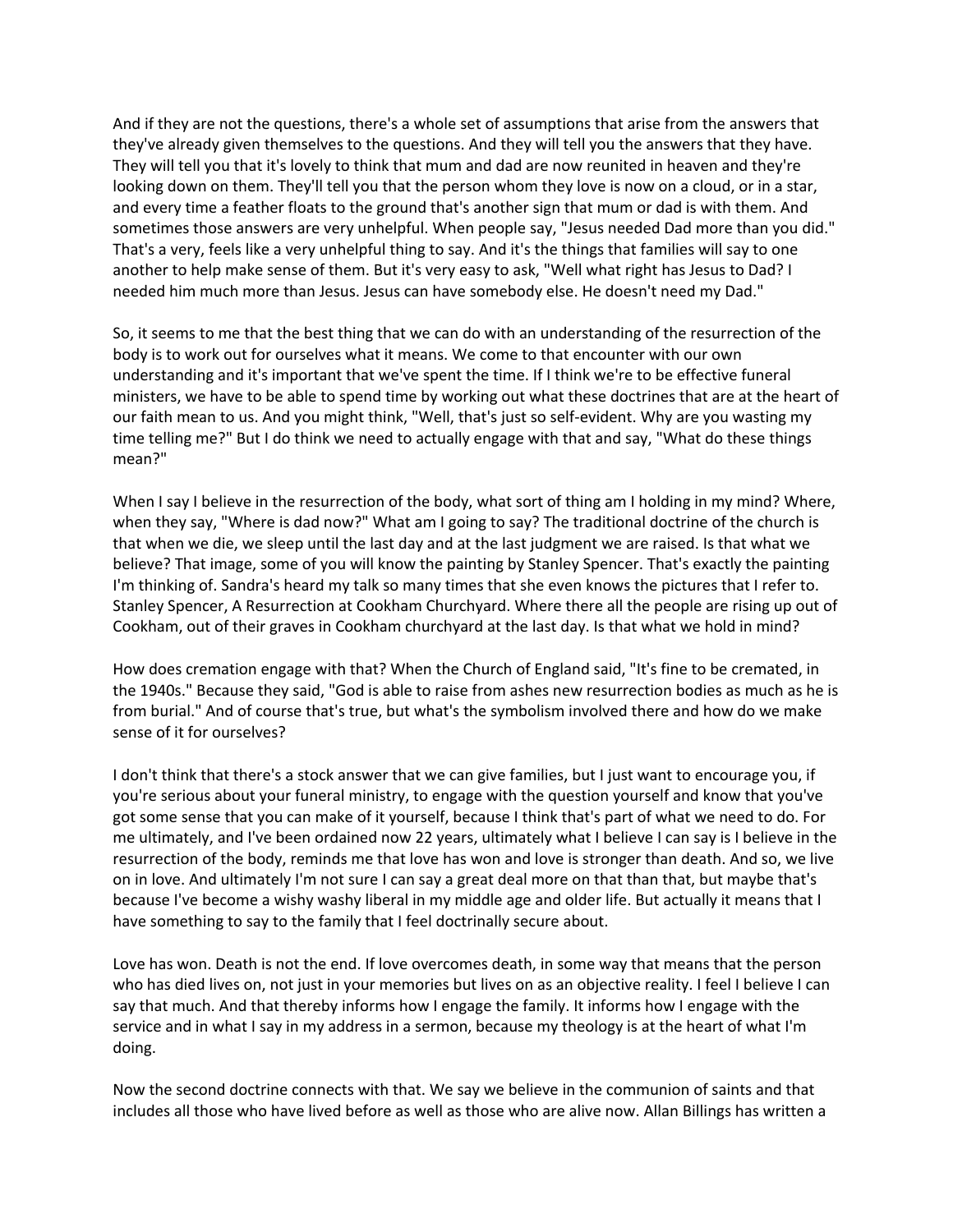book called Dying and Grieving. A very good speaker, Alan Billings was one of our speakers at our conference two years ago for those of you who were there. He's the police commissioner for Bradford, South Yorkshire, South Yorkshire. Thank you. And has written a lot on pastoral care, has been a parish priest, and he charts how the attitude towards the dead and grieving changed through the 20th century from when it was a community event.

And so, by necessity, it wasn't possible to take much time off work and withdraw into private grief as it's become now. Now it's a very much, it's a privatised event for the family, and, but, if we say that we believe in the communion of saints, if that's part of our doctrine, then there must be a community, public community aspect to the bereavement that we need to acknowledge. That is why public health funerals are so important for the church to be part of because it's not just about the family. When a person dies we are all thereby affected and actually to say symbolically that in public health families, we who help prepare funerals, we will be the ones who stand alongside you, is absolutely vital it seems to me.

And I think another aspect that's changed over the last 100 years has been psychological understandings of grief and how bereavement should be managed. In the second half of the 20th century the importance of letting go was stressed. The idea was the person has died and over a course of time you let go of the person and thereby released and you're free, as it were, from the person. Good grief was managed when the bereaved was able to let go of the one who died. But this was very much challenged towards the end of the 20th century. It's not a way that they ever had much purchase in traditional society, where the role of the ancestors continued to be important. And the dead were seen very much as being amongst the living and the bereaved saw no merits of letting go of the ones who died and wanted to keep them with them.

And one of the hard things about the way that psychological insights took people towards the end in that period, when people were encouraged to let go, is that it ran very counter to how bereaved people actually felt. They didn't want to let go of their loved ones. They didn't want to be told they were sick because they couldn't let go of their loved ones. It ran counter to their human instincts to say, "This person has been a part of my life for 60 years. I can't let go of them. I want them with me for the rest of our time."

And I think here an understanding of the communion of saints is profoundly helpful. The dead are not just gone. They are still with us. The church father Hippolytus painted the picture of the church as a ship on stormy waters traveling towards its destination but the dead are still in some way on the ship with us even though we don't see them and they're still travelling towards their destination in certainty as we travel on in hope. We don't believe that the dead have already arrived, though of course images of time when it comes to eternity become very unhelpful. They're still travelling, even though they travel in certainty whilst we travel in hope. Of course language always breaks down when we're talking about things that we cannot know.

Tom Wright in his book For All the Saints picks up on that imagery of sleeping in Christ and he speaks of those who've died as being asleep in a state of restful happiness, but they're not yet awake because that is what will happen at the last day. I think both these doctrines need to be starting points for our sitting with the bereaved. Because of the resurrection of the dead, death is not the end. I'm sure I don't need to tell anybody in this room that, but it's worth just dwelling with it and being aware of it as part of our ministry. Because of the communion of saints, we still have fellowship with those who have died.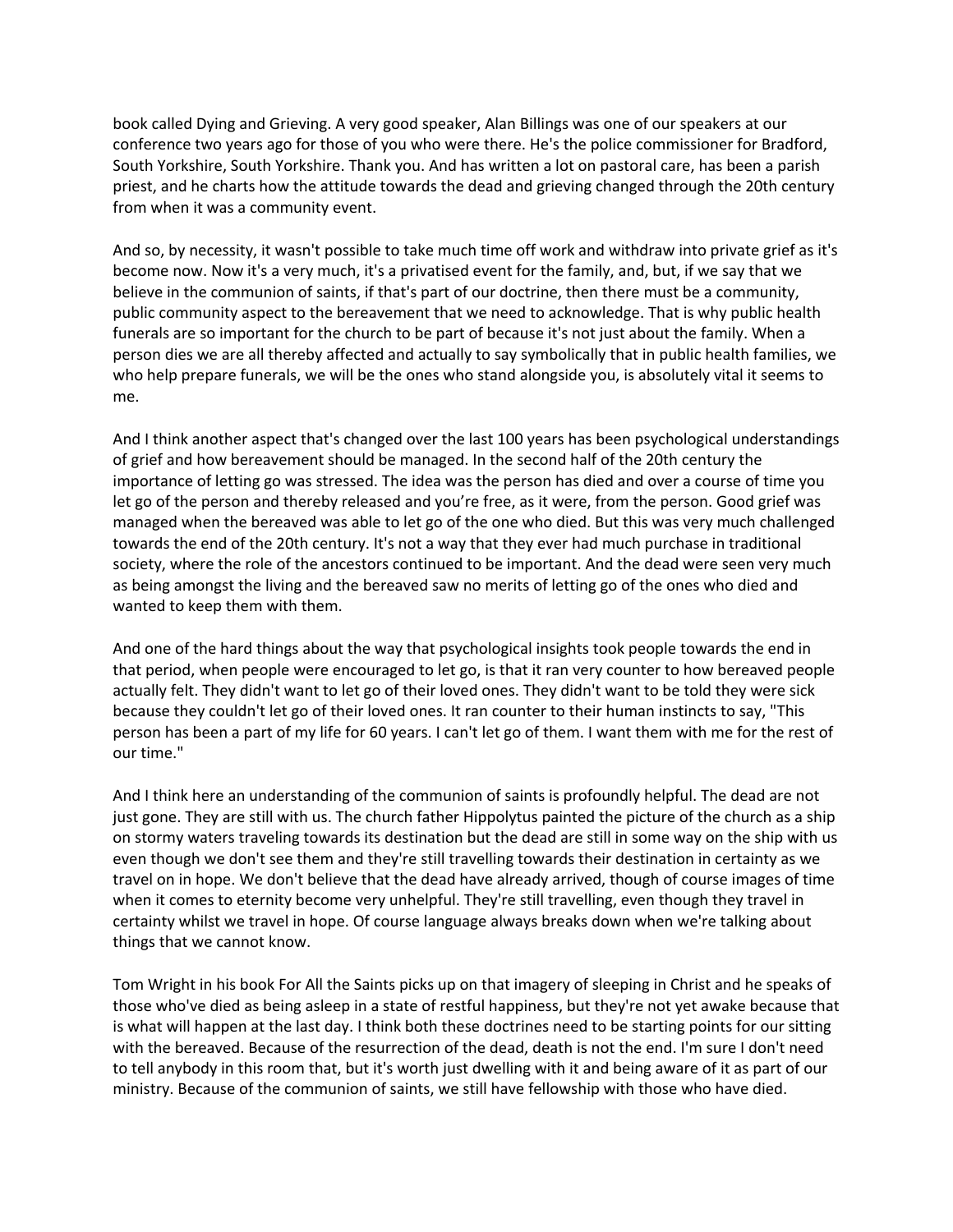So, what does the church offer here? I think this thing about the need for ritual is tremendously important. Sometimes when we think about what are we doing in terms of bereavement support, we can feel very guilty because we think we don't have the resources to offer ongoing pastoral support. If you're doing 40 or 50 funerals a year, yes you're going to have the big tragedies that Josie was talking about, or the children's funerals that Dorothy was talking about. But you think, "Well if I'm doing, but all my other funerals, what about them? I don't have the resources in my church to offer a bereavement support group or wonderful pastoral care for everybody who's died given that every week another funeral is coming, another funeral, another funeral."

But here's where our liturgical resources really offer something powerful. Part of what we offer is doing the same thing over and over again. Tom Long, again one of our speakers from two years ago says, "The body needs to find its way home and it does that by doing the familiar." And I think that sense of liturgy is about doing the same thing over and over again can be tremendously helpful. And that's when you're in the disordered land of grief and bereavement, that becomes important but it goes beyond that.

Douglas Davis, who's the director of The Centre of Death and Life Studies at Durham University, carried out some interesting research in the 1990s and so people's awareness of loved ones who had died during the Eucharist. And what he found that there was a much more heightened awareness of their loved ones in that eucharistic context than there were other times in their lives. And he asked people, "How often were you aware as you came to receive communion of people who had died?" And he broke it down into age groups. I don't know if can see this but he said 50% of the people that he asked, these were of church goers age between 18 and 34, became aware of a loved one who died. And that was probably given the age of that you're probably talking about a grandparent there. And you'll see that the next highest is amongst those who are aged over 65 probably then of course looking at the death of a partner there and how when people came up to receive the Eucharist they became aware of their loved one.

I will not be alone I know in having people in your congregation who will say, "I just don't feel I can come up to get communion because I get so upset because that's when I'm reminded of my husband or my wife." For whatever reason there seems to be that heightened awareness. And part of what we need to do pastorally is to encourage people in that and say, "I know that's all part of the grieving experience, but it's a grieving experience where you're surrounded by the love of your church community and to help you along that journey." To say, "Actually your loved one is still with you in some way and therefore you don't need to be frightened that you become aware of their presence at that point."

The Eucharist, our week by week worship service, is a tool that we have liturgically to assist people in bereavement. But of course that's the other thing that we talk about all the time is our services of remembrance. An extraordinary example I thought about the church that Sandra was talking about, to be able to offer that as a liturgy to say, "This is part of how we support you in remembering." Annual memorial services, whether you hold All Souls Day. We moved ours to January. I find November such a grim time of the year. And I thought it tends to be in the afternoon when it's already getting dark. The people who come are often older, they don't want to go out in the dark. All Souls doesn't necessarily mean anything to people who don't have any church connection, so why are we holding onto it as a time of remembrance? Of course the reason why we do hold onto it is more connected with Remembrance Sunday the following week and it becomes a season of Remembrance.

But think for your own church, when's the best time to hold that memorial service and know what an impact it makes? Lighting of candles, it always, that seems to be the thing that people hold onto in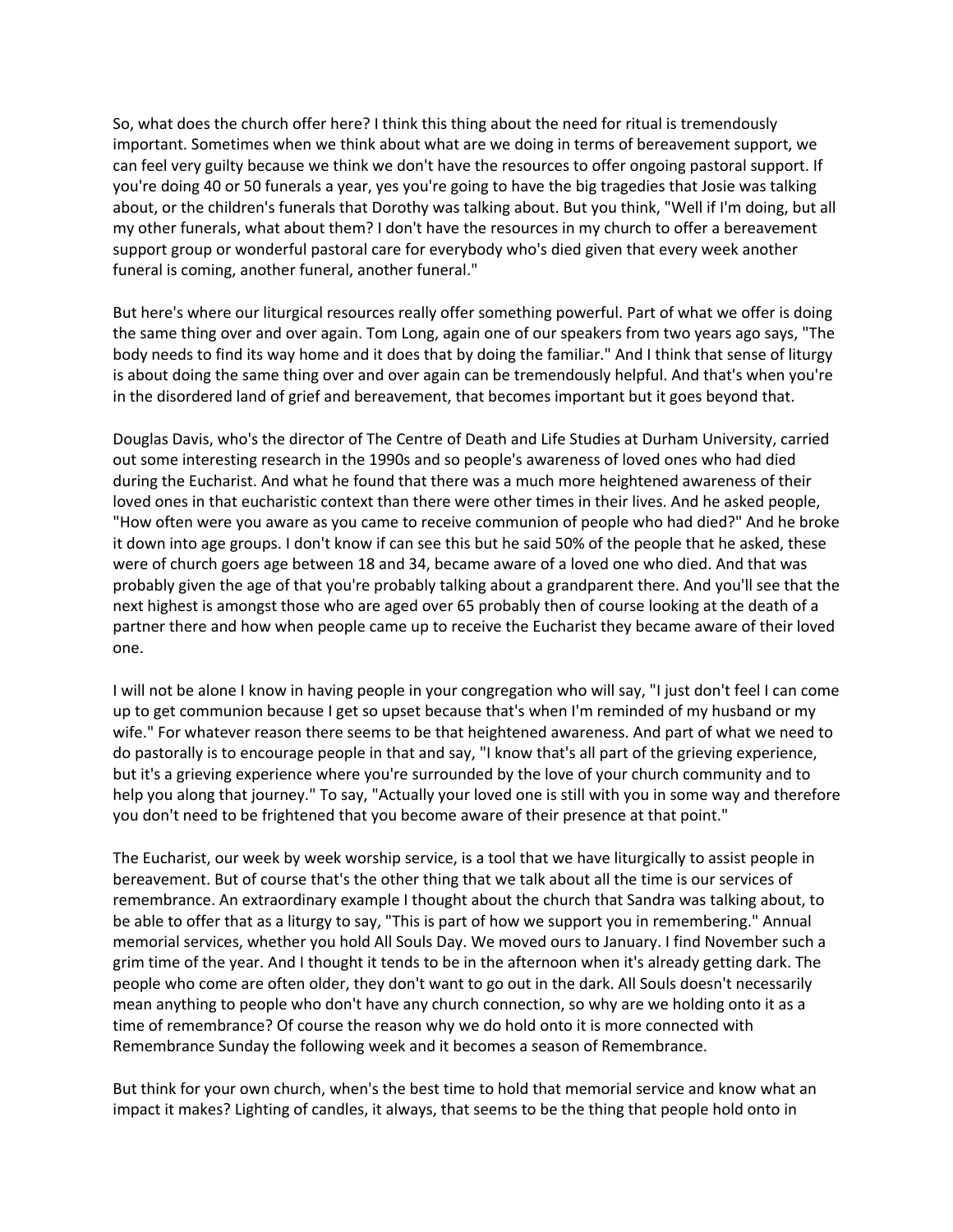memorial services isn't it? When people have the opportunity to come forward and light a candle and read their loved one's name out, maybe then to use a litany of remembrance like this one, originally a Jewish litany of remembrance but again it has the echoes of Remembrance Sunday. "At the going down of the sun. We will remember them. We will remember them. In the blowing of the wind and the chill of winter, all the various seasons of our lives, when we remember them. As long as we live they too shall live, for they are part of us and we will remember them. We will remember them." And of course as Christians we want to say, "And they will live beyond whilst we remember them. They don't just live on in our memories." We believe in the communion of saints which says they live on beyond that.

So, don't forget liturgy as a resource for bereavement. But I think it's at that point I think we then can talk about pastoral care, the thing that we've learned so much about. And maybe I've just chickened out because I know there are a lot of people who are much better at talking to you about pastoral care than I am. But that of course is a resource for us. And really, all I really want to talk about in pastoral care is about listening to stories.

I don't know how many of you have seen this book called Grief is The Thing With Feathers. It is a quite extraordinary book. A memoir of a man, I thought I brought a copy with me and I don't, so I apologise. I wanted to read some out but I haven't got the book with me so I'm not going to do that. About a man, a young dad, whose wife dies and he has two children. And the story is of the dad and the two sons and grief which is represented by a crow. And so, the chapters are the dad speaking, and then the sons, and then the crow and they go through the story of how that, and I found it a mesmerising book, but interestingly the crow leaves at the end of the story as the dad scatters his wife's ashes. The ritual, it is that liturgy, the ritual that has enabled the family to engage with the next part of the process and the crow representing the agonising grief moves on to its next household.

I only use that as a story to say, actually, what we need to do more than anything is listen to stories, to observe, to make those reflections that we've heard about it through the day, to help people make sense of them. Maybe that's why bereavement support groups, for those of you who have them, are so helpful because what you traditionally, what you typically do in a bereavement support group is go around the group and tell your story over and over again month by month, "Where have you been this month?" And in the sharing of the stories, almost sometimes without comment, people are helped in the pastoral care that we can offer them. And of course we listen to the stories people tell informed by our theology.

Allen Billings tells the story of a woman whose young daughter died in a road accident and after the road accident and after this girl had died, she would still every night, the woman would go into the girl's bedroom, which she had left exactly as it was and made sure, and sit down, and have a little moment in the bedroom thinking about the girl. And her husband became very uncomfortable with this and got really angry with his wife saying, "Look, you're not moving on. You've got to let go of her. You've got to accept our daughter has died. You're just in denial." And so, the wife eventually conceded to her husband's request and cleared her daughter's room. And she said afterwards, "I wasn't in denial. I knew my daughter has died but I needed somewhere where I could be with her and that was the space I could be with her." And Allen Billings makes the comment that he wonders who was really in denial in that story.

Listen to people's stories informed by what we know of our theology and our understanding of humanity to help people through their, in their situations. And of course there are times when healthy grief slips over into something more pathological and we need to recognise where more expert